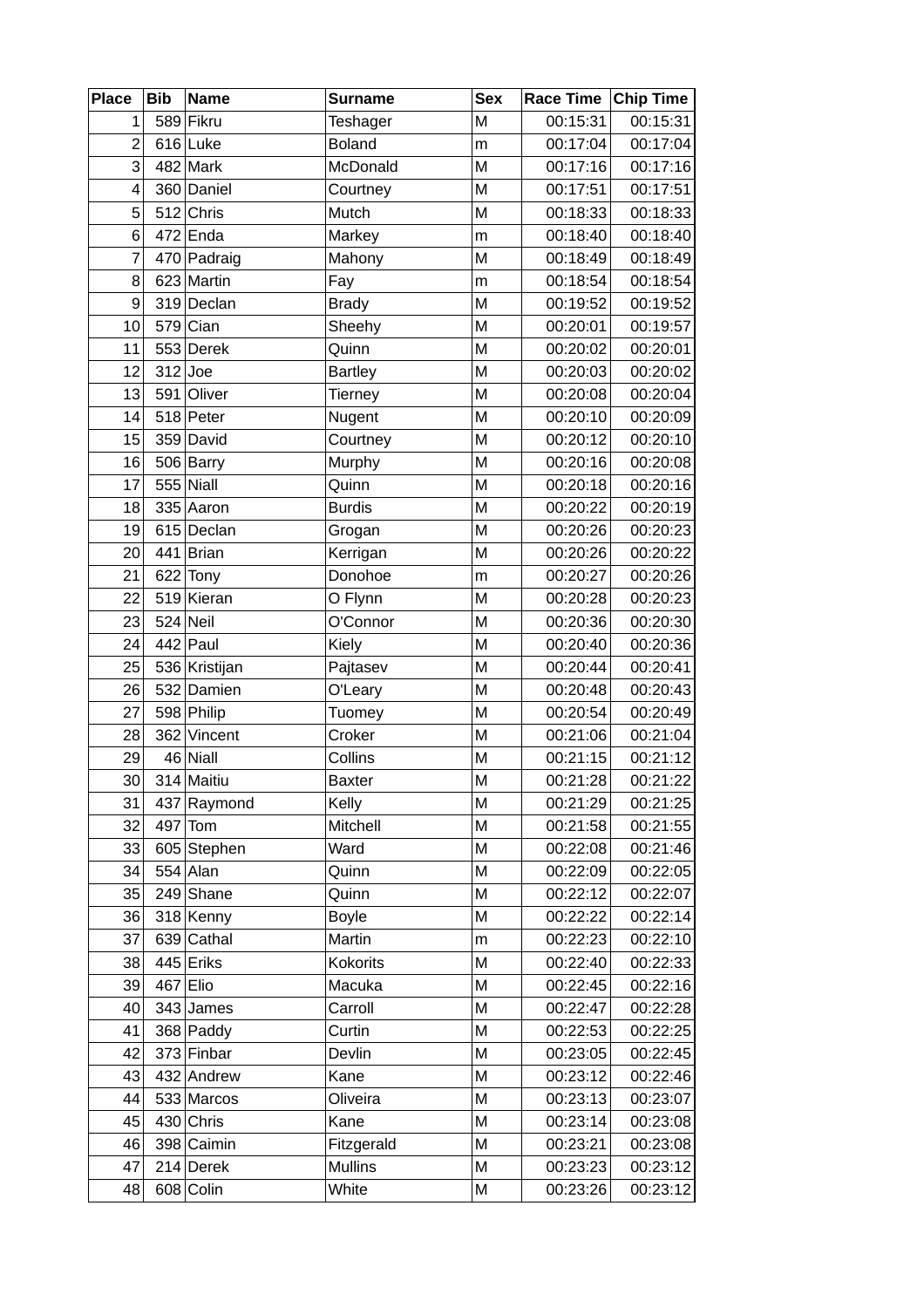| 49 |         | $375$ Paul     | Dilleen            | M            | 00:23:31 | 00:23:26 |
|----|---------|----------------|--------------------|--------------|----------|----------|
| 50 |         | 487 Audrey     | <b>McGrath</b>     | F            | 00:23:31 | 00:23:26 |
| 51 |         | $331$ David    | <b>Brooks</b>      | M            | 00:23:36 | 00:23:16 |
| 52 |         | $610$ Paul     | Worthington        | M            | 00:23:43 | 00:23:16 |
| 53 |         | 413 Muireann   | Granville          | F            | 00:23:43 | 00:23:34 |
| 54 |         | 563 Esther     | Requena ferri      | F            | 00:23:55 | 00:23:51 |
| 55 |         | $573$ John     | Sadler             | M            | 00:24:32 | 00:23:55 |
| 56 |         | $387$ Mark     | Egan               | M            | 00:24:32 | 00:24:25 |
| 57 |         | $392$ Paul     | Fallon             | M            | 00:24:41 | 00:24:04 |
| 58 | 592 Pat |                | Tobin              | M            | 00:24:48 | 00:24:27 |
| 59 |         | $450$ Karin    | Lee                | F            | 00:24:54 | 00:24:40 |
| 60 |         | $197$ Richard  | McDonald           | M            | 00:25:04 | 00:24:42 |
| 61 |         | 367 Michael    | Curley             | M            | 00:25:07 | 00:24:43 |
| 62 |         | 580 David      | Sibley             | M            | 00:25:11 | 00:25:00 |
| 63 |         | $328$ James    | <b>Brogan</b>      | M            | 00:25:11 | 00:24:57 |
| 64 |         | $372$ James    | Devine             | M            | 00:25:15 | 00:24:46 |
| 65 |         | $561$ Ben      | Reilly             | M            | 00:25:16 | 00:24:39 |
| 66 |         | $521$ Paul     | O loughlin         | M            | 00:25:20 | 00:24:56 |
| 67 |         | $611$ Wei      | Zhang              | M            | 00:25:41 | 00:24:58 |
| 68 |         | 444 Rudite     | Kokorite           | F            | 00:25:42 | 00:25:22 |
| 69 |         | $309$ Ken      | Barnwell           | M            | 00:25:43 | 00:25:21 |
| 70 |         | 542 Alberto    | Poblacion          | M            | 00:25:55 | 00:25:27 |
| 71 |         | $327$ Katie    | <b>Broadbent</b>   | F            | 00:25:55 | 00:25:30 |
| 72 |         | 530 Emma       | oleary             | $\mathsf{f}$ | 00:25:56 | 00:25:53 |
| 73 |         | $418$ Laura    | Hannon             | F            | 00:25:57 | 00:25:47 |
| 74 |         | 582 Adam       | Sinclair           | M            | 00:25:58 | 00:25:49 |
| 75 |         | $355$ Matt     | Corbett            | M            | 00:26:24 | 00:26:07 |
| 76 |         | $547$ Luiz     | <b>Pozzo</b>       | M            | 00:26:31 | 00:26:10 |
| 77 |         | $619$ Hugh     | Hanlon             | m            | 00:26:35 | 00:26:19 |
| 78 |         | $504$ Keith    | Munnelly           | M            | 00:26:35 | 00:26:18 |
| 79 |         | 439 Declan     | Kennedy            | M            | 00:26:43 | 00:26:22 |
| 80 |         | 505 Jacqueline | Murphy             | f            | 00:26:47 | 00:26:20 |
| 81 |         | $308$ Tiare    | <b>Balbi</b>       | M            | 00:26:52 | 00:26:32 |
| 82 |         | 364 Michael    | Cullen             | M            | 00:27:04 | 00:26:26 |
| 83 |         | $350$ Eoin     | Coakley            | M            | 00:27:04 | 00:26:45 |
| 84 |         | $353$ Alan     | Connolly           | M            | 00:27:08 | 00:26:44 |
| 85 |         | 490 Siobhan    | McKenna            | F            | 00:27:09 | 00:26:35 |
| 86 |         | $603$ Dave     | Walsh              | M            | 00:27:13 | 00:26:49 |
| 87 |         | $434$ Jeffrey  | Keating            | М            | 00:27:17 | 00:26:38 |
| 88 |         | 607 Zachary    | Westwell hartfield | M            | 00:27:17 | 00:26:43 |
| 89 |         | 400 Charlotte  | Flood              | F            | 00:27:25 | 00:27:18 |
| 90 |         | 648 Clodagh    | Allen              | $\mathsf{f}$ | 00:27:32 | 00:27:06 |
| 91 |         | 73 Cristina    | Doneda             | F            | 00:27:36 | 00:27:29 |
| 92 |         | 492 Siobhan    | McKillen           | F            | 00:27:36 | 00:27:00 |
| 93 |         | 535 Deirdre    | O'Riordan          | F            | 00:27:41 | 00:27:20 |
| 94 |         | $422$ Fiona    | Hegarty            | F            | 00:27:47 | 00:27:31 |
| 95 |         | 647 Stephen    | O'Neill            | m            | 00:27:53 | 00:27:32 |
| 96 |         | 537 Balaguru   | Palanivel          | M            | 00:27:58 | 00:27:39 |
| 97 |         | $426$ Sarah    | Hutton             | F            | 00:28:03 | 00:27:45 |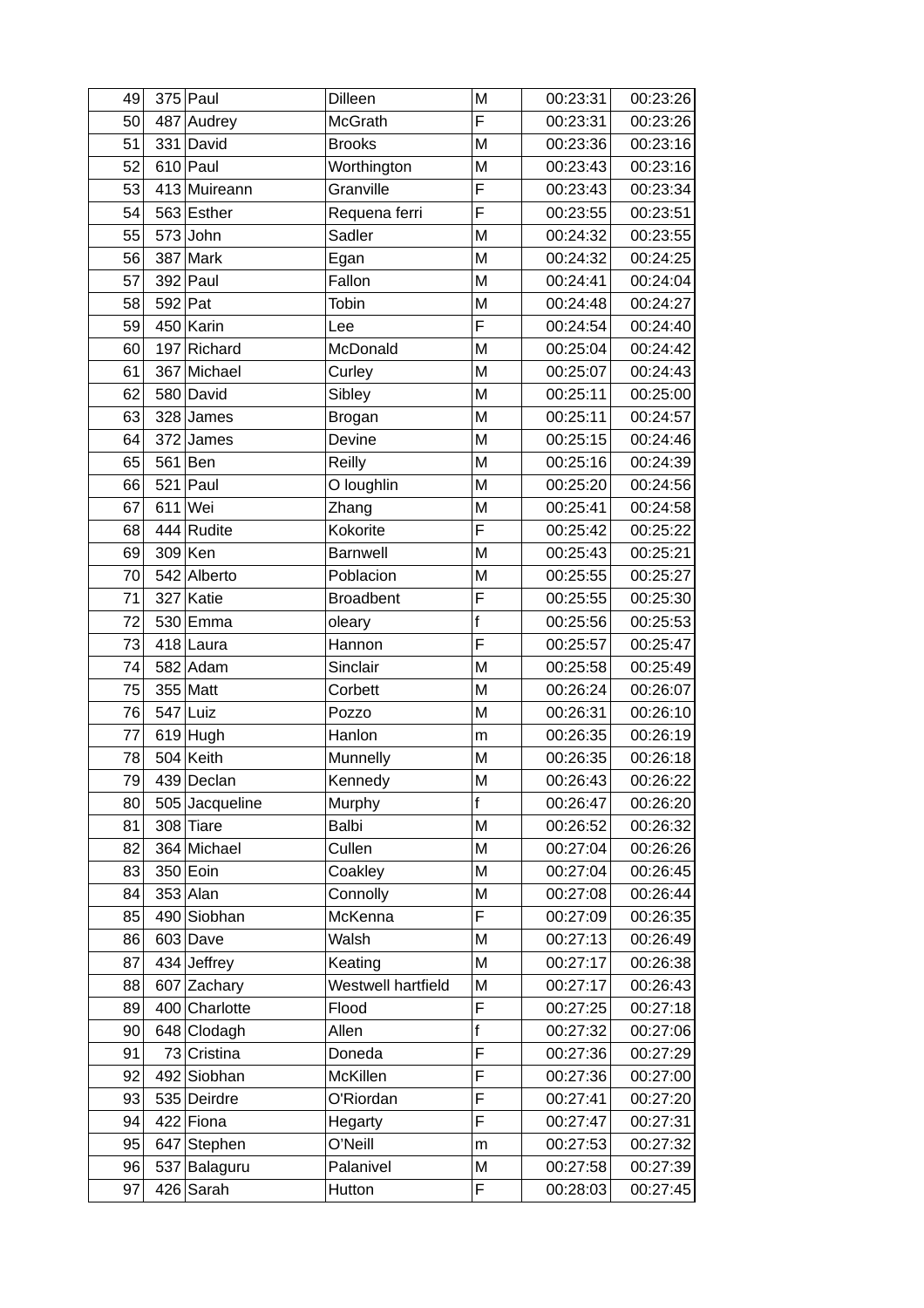| 98  | 352 Sheila     | Connaughton        | F            | 00:28:32 | 00:28:03 |
|-----|----------------|--------------------|--------------|----------|----------|
| 99  | 389 Fergal     | Fagan              | M            | 00:28:33 | 00:27:52 |
| 100 | $549$ Mary     | Prunty             | Ë            | 00:28:40 | 00:28:13 |
| 101 | $515$ Prasad   | Nataraj            | M            | 00:28:42 | 00:28:14 |
| 102 | $560$ Mark     | Reid               | M            | 00:28:45 | 00:28:05 |
| 103 | $498$ Jurgita  | Mockute            | F            | 00:28:49 | 00:28:23 |
| 104 | $411$ Ailbhe   | Glennon            | F            | 00:28:57 | 00:28:28 |
| 105 | $304$ Nitin    | Amin               | M            | 00:28:58 | 00:28:34 |
| 106 | $551$ David    | Purdom             | M            | 00:28:58 | 00:28:21 |
| 107 | 620 Audrey     | McDonnell          | $\mathsf{f}$ | 00:29:01 | 00:28:45 |
| 108 | $600$ Caio     | Ultrago            | M            | 00:29:03 | 00:28:32 |
| 109 | 354 Martina    | Coogan             | F            | 00:29:06 | 00:28:46 |
| 110 | 361 Claudia    | Craven             | F            | 00:29:10 | 00:28:55 |
| 111 | 649 Raymond    | Allen              | m            | 00:29:14 | 00:28:47 |
| 112 | 336 Calvin     | <b>Burge</b>       | M            | 00:29:19 | 00:28:58 |
| 113 | 586 Catherine  | Tallon             | F            | 00:29:24 | 00:29:17 |
| 114 | 356 Bernadette | Corcoran           | F            | 00:29:24 | 00:29:07 |
| 115 | 638 Sinead     | Curtis             | $\mathsf{f}$ | 00:29:31 | 00:29:09 |
| 116 | $142$ James    | Hogan              | M            | 00:29:37 | 00:29:20 |
| 117 | $64$ Noel      | Cusack             | M            | 00:29:39 | 00:28:59 |
| 118 | $546$ Mark     | Power              | M            | 00:29:45 | 00:29:11 |
| 119 | 329 Michelle   | <b>Brogan</b>      | F            | 00:29:47 | 00:29:11 |
| 120 | 558 Michael    | Rapple             | M            | 00:29:56 | 00:29:27 |
| 121 | 448 Tony       | Lawlor             | M            | 00:29:59 | 00:29:27 |
| 122 | $388$ Carl     | Evers              | M            | 00:30:09 | 00:29:43 |
| 123 | 344 Nicola     | Caul               | F            | 00:30:14 | 00:29:46 |
| 124 | 345 Barry      | Caul               | M            | 00:30:15 | 00:29:45 |
| 125 | 348 Stefania   | Cingerla           | F            | 00:30:29 | 00:29:52 |
| 126 | 370 Raquel     | De la Pena Sarrion | F            | 00:30:32 | 00:29:50 |
| 127 | 578 Caroline   | Shannon            | F            | 00:30:32 | 00:30:07 |
| 128 | 500 lynne      | Mooney             | F            | 00:30:32 | 00:29:52 |
| 129 | $395$ Cara     | Farrelly           | F            | 00:30:33 | 00:29:55 |
| 130 | 310 Jennifer   | Barr               | F            | 00:30:33 | 00:29:48 |
| 131 | $654$ Ann      | Dalton             | $\mathsf{f}$ | 00:30:54 | 00:30:11 |
| 132 | $523$ Paul     | O'Callahan         | M            | 00:30:54 | 00:30:09 |
| 133 | $427$ Mary     | Hyland             | F            | 00:30:54 | 00:30:26 |
| 134 | 320 Kenneth    | <b>Brandon</b>     | М            | 00:30:56 | 00:30:13 |
| 135 | 379 Darren     | Doyle              | M            | 00:30:57 | 00:30:14 |
| 136 | 391 Roberto    | Fais               | M            | 00:31:14 | 00:30:37 |
| 137 | $101$ Lisa     | Floyd              | F            | 00:31:15 | 00:30:39 |
| 138 | $332$ Paul     | <b>Brophy</b>      | M            | 00:31:27 | 00:30:57 |
| 139 | $510$ susan    | Murray             | F            | 00:31:30 | 00:30:55 |
| 140 | $653$ Maria    | Banogue            | $\mathsf f$  | 00:31:33 | 00:31:09 |
| 141 | $347$ Hayat    | Chamkar            | F            | 00:31:38 | 00:30:56 |
| 142 | 363 Denise     | Crowley            | F            | 00:31:39 | 00:30:55 |
| 143 | $408$ John     | Gernon             | M            | 00:31:42 | 00:31:17 |
| 144 | 493 Ciaran     | McKillen           | М            | 00:31:43 | 00:31:08 |
| 145 | $341$ Scott    | Campbell           | M            | 00:32:01 | 00:31:30 |
| 146 | $513$ Ramji    | Narasimhan         | M            | 00:32:02 | 00:31:43 |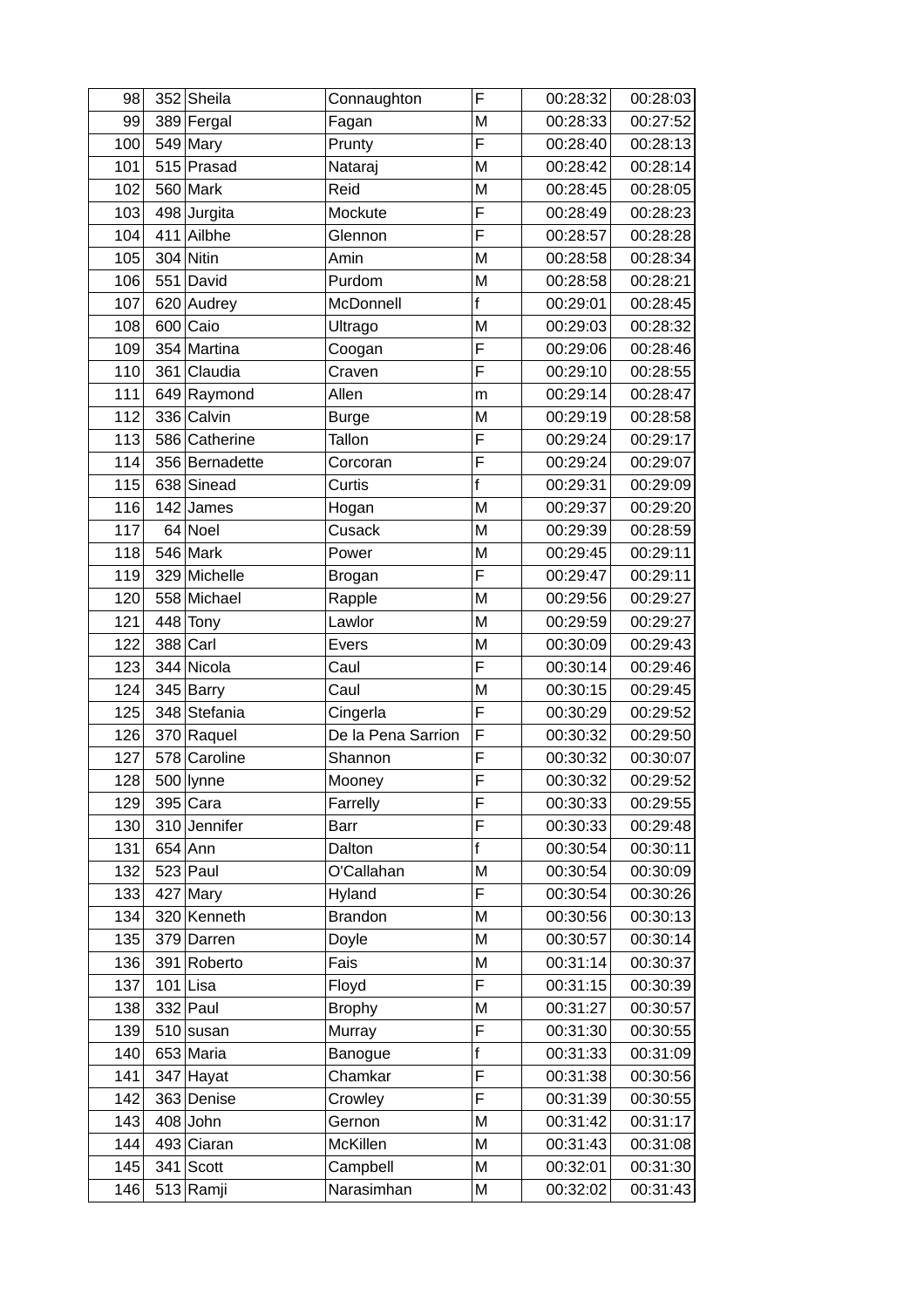| 147 | 496 Helena    | Milton             | F            | 00:32:07 | 00:31:42 |
|-----|---------------|--------------------|--------------|----------|----------|
| 148 | $294$ Aoife   | Treanor            | F            | 00:32:12 | 00:31:56 |
| 149 | $399$ Emer    | Fleming            | F            | 00:32:21 | 00:32:06 |
| 150 | 599 Mairead   | Twomey             | F            | 00:32:26 | 00:31:39 |
| 151 | 468 Cliare    | Maher              | F            | 00:32:28 | 00:32:02 |
| 152 | 604 Valerie   | Walsh              | F            | 00:32:31 | 00:32:14 |
| 153 | 566 Nickie    | Rowley             | F            | 00:32:35 | 00:31:51 |
| 154 | 339 Jimmy     | <b>Byrne</b>       | M            | 00:32:59 | 00:32:25 |
| 155 | 509 Conall    | Murray             | M            | 00:33:00 | 00:32:23 |
| 156 | $609$ Ann     | Wilson             | F            | 00:33:01 | 00:32:28 |
| 157 | $588$  Liam   | Teeling            | M            | 00:33:04 | 00:32:51 |
| 158 | $456$ Fran    | Long               | M            | 00:33:05 | 00:32:40 |
| 159 | 455 Andrea    | Long               | F            | 00:33:07 | 00:32:42 |
| 160 | $338$ Lisa    | <b>Butterfield</b> | Ë            | 00:33:08 | 00:32:39 |
| 161 | 538 Louis     | Parminter          | M            | 00:33:10 | 00:32:27 |
| 162 | 317 Caroline  | Boylan             | F            | 00:33:10 | 00:32:57 |
| 163 | 381 Josip     | Druzianic          | M            | 00:33:10 | 00:32:23 |
| 164 | $469$ Chris   | Mahon              | Male         | 00:33:13 | 00:32:40 |
| 165 | $346$ Brian   | Chamberlain        | M            | 00:33:14 | 00:32:27 |
| 166 | $152$ Mark    | Kavanagh           | M            | 00:33:17 | 00:32:44 |
| 167 | $475$ Paula   | McArdle            | $\mathsf f$  | 00:33:50 | 00:33:42 |
| 168 | 325 Noreen    | <b>Brennan</b>     | M            | 00:33:59 | 00:33:35 |
| 169 | $324$ James   | <b>Brennan</b>     | M            | 00:34:00 | 00:33:33 |
| 170 | 383 Jessica   | Duffy              | F            | 00:34:09 | 00:33:34 |
| 171 | $602$ Carol   | Walsh              | F            | 00:34:12 | 00:34:00 |
| 172 | 386 Deirdre   | Dunphy             | F            | 00:34:13 | 00:33:36 |
| 173 | 484 Debra     | Mcgrane            | F            | 00:34:20 | 00:33:40 |
| 174 | $409$ Helen   | Gill               | F            | 00:34:20 | 00:33:40 |
| 175 | 198 Niamh     | Mcdonald           | F            | 00:34:31 | 00:34:08 |
| 176 | 431 Suzanne   | Kane               | F            | 00:34:38 | 00:34:14 |
| 177 | 465 Sharon    | Lyons              | F            | 00:34:38 | 00:34:14 |
| 178 | 433 Martina   | Kavanagh           | F            | 00:34:39 | 00:34:02 |
| 179 | 457 Costigan  | Lorraine           | F            | 00:34:42 | 00:34:20 |
| 180 | 645 Clodagh   | Rogers             | $\mathsf{f}$ | 00:34:52 | 00:34:33 |
| 181 | $330$ Aine    | <b>Brooks</b>      | F            | 00:34:54 | 00:34:35 |
| 182 | $366$ Nuala   | Curley             | F            | 00:34:55 | 00:34:33 |
| 183 | $271$ Pamela  | <b>Scully</b>      | F            | 00:34:56 | 00:34:34 |
| 184 | 556 Suzana    | Radic              | F            | 00:35:01 | 00:34:33 |
| 185 | 393 Martin    | Farnan             | M            | 00:35:03 | 00:34:28 |
| 186 | $424$ Dympna  | Houston            | F            | 00:35:04 | 00:34:51 |
| 187 | $624$ Gerard  | Murphy             | m            | 00:35:05 | 00:34:57 |
| 188 | 477 Geraldine | <b>McCaffery</b>   | F            | 00:35:20 | 00:35:05 |
| 189 | 597 Bernie    | Tunney             | F            | 00:35:23 | 00:34:49 |
| 190 | $534$ Jean    | O'Reilly           | F            | 00:35:24 | 00:34:50 |
| 191 | $313$ Ann     | Battersby          | F            | 00:35:25 | 00:35:11 |
| 192 | $218$ Paul    | Murray             | M            | 00:35:45 | 00:35:06 |
| 193 | $557$ Adele   | Rapple             | F            | 00:35:49 | 00:35:21 |
| 194 | $539$ Laura   | Payne              | F            | 00:35:50 | 00:35:16 |
| 195 | 473 Denise    | Martin             | F            | 00:35:57 | 00:35:12 |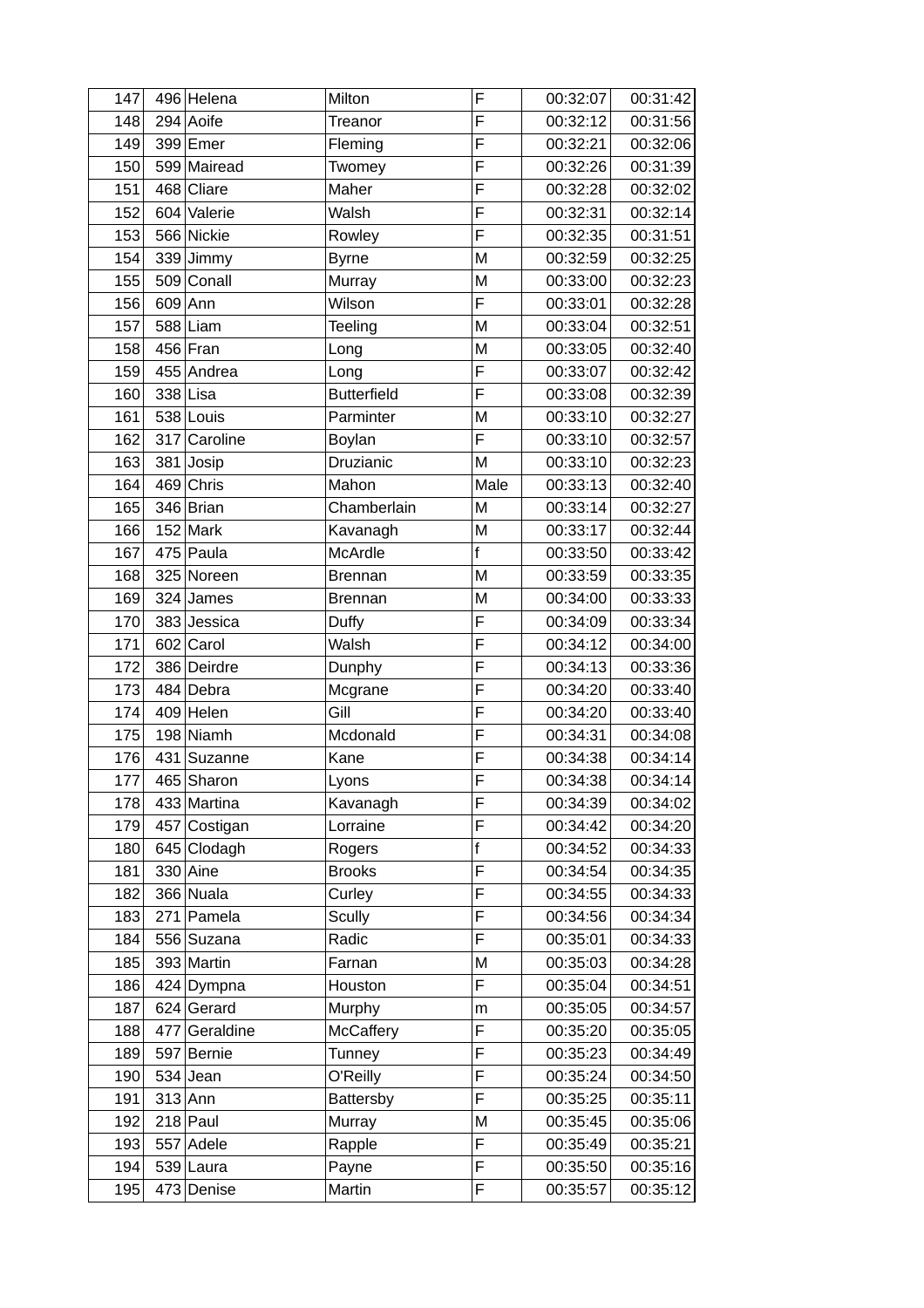| 196 | 483 Debbie     | McGowan         | $\mathsf{f}$ | 00:35:59 | 00:35:24 |
|-----|----------------|-----------------|--------------|----------|----------|
| 197 | 438 Shauna     | Kelly Holmes    | F            | 00:36:14 | 00:35:28 |
| 198 | $423$ Syro     | Hickey          | E            | 00:36:14 | 00:35:36 |
| 199 | $321$ Paul     | <b>Brazil</b>   | M            | 00:36:16 | 00:35:31 |
| 200 | $407$ Keith    | Geoghegan       | M            | 00:36:16 | 00:35:27 |
| 201 | 508 Jennifer   | Murray          | F            | 00:36:29 | 00:35:57 |
| 202 | 594 Giulianna  | Trotta          | F            | 00:36:31 | 00:35:49 |
| 203 | $118$ Mary     | Gore            | F            | 00:36:40 | 00:36:03 |
| 204 | $435$ Susan    | Kelly           | F            | 00:36:42 | 00:36:03 |
| 205 | 397 Caroline   | Finucane        | F            | 00:36:44 | 00:36:12 |
| 206 | 606 Helena     | Weldrick        | F            | 00:36:44 | 00:36:13 |
| 207 | $471$ Carol    | Mannion         | F            | 00:36:45 | 00:36:10 |
| 208 | 459 Anne Marie | Lowry           | F            | 00:36:45 | 00:36:12 |
| 209 | $463$ Linda    | Lynch           | F            | 00:36:48 | 00:36:34 |
| 210 | 394 Antoinette | Farrell         | F            | 00:36:49 | 00:36:35 |
| 211 | 585 Gomathy    | Subramanian     | F            | 00:36:49 | 00:36:19 |
| 212 | 365 Deirdre    | Cullen          | F            | 00:36:51 | 00:36:18 |
| 213 | $421$ Teresa   | Hartford        | F            | 00:36:56 | 00:36:18 |
| 214 | $384$ Joan     | Duffy           | F            | 00:36:58 | 00:36:24 |
| 215 | $213$ Cynthia  | <b>Mullins</b>  | F            | 00:36:59 | 00:36:47 |
| 216 | 517 Amelia     | Nolan           | F            | 00:36:59 | 00:36:18 |
| 217 | $56$ Lisa      | Cranley         | F            | 00:37:00 | 00:36:20 |
| 218 | $501$ Karen    | Moore           | F            | 00:37:06 | 00:36:24 |
| 219 | $349$ Lisa     | Clarke          | F            | 00:37:07 | 00:36:23 |
| 220 | 351 Michelle   | Collins         | M            | 00:37:12 | 00:36:58 |
| 221 | 378 Caroline   | Doyle           | F            | 00:37:13 | 00:36:58 |
| 222 | 305 Michael    | anderson        | M            | 00:37:26 | 00:36:57 |
| 223 | 559 Sinéad     | Reardon         | F            | 00:37:27 | 00:36:57 |
| 224 | $307$ Erica    | <b>Bahia</b>    | F            | 00:37:47 | 00:37:06 |
| 225 | $443$ Vitor    | Koishi          | M            | 00:37:48 | 00:37:06 |
| 226 | $516$ Linda    | Newman          | $\mathsf{f}$ | 00:37:49 | 00:37:14 |
| 227 | 462 Amanda     | Lynch           | F            | 00:37:50 | 00:37:32 |
| 228 | 479 Adrienne   | <b>McCarthy</b> | F            | 00:38:12 | 00:37:59 |
| 229 | $199$ Kate     | McDonnell       | F            | 00:38:13 | 00:37:45 |
| 230 | 503 Brid       | Mulligan        | F            | 00:38:21 | 00:37:56 |
| 231 | $333$ Mark     | <b>Brown</b>    | M            | 00:39:13 | 00:38:34 |
| 232 | $302$ Zaila    | Zainal          | F            | 00:39:16 | 00:38:31 |
| 233 | 334 Caroline   | <b>Buggle</b>   | F            | 00:39:19 | 00:38:47 |
| 234 | 454 Nicola     | Lloyd           | F            | 00:39:33 | 00:38:59 |
| 235 | $416$ Tina     | Griffin         | F            | 00:39:33 | 00:38:58 |
| 236 | 502 Fiona      | Moore           | F            | 00:39:33 | 00:39:01 |
| 237 | 326 Shena      | <b>Brien</b>    | F            | 00:39:42 | 00:38:56 |
| 238 | 527 Pamela     | Oertel          | F            | 00:39:55 | 00:39:09 |
| 239 | 581 Bernie     | Simpson         | F            | 00:39:58 | 00:39:20 |
| 240 | 406 Sinead     | Gaughan         | F            | 00:40:03 | 00:39:26 |
| 241 | $315$ Sarah    | <b>Bolger</b>   | F            | 00:40:05 | 00:39:56 |
| 242 | $571$ Sinead   | Ryan            | F            | 00:40:06 | 00:39:17 |
| 243 | $380$ Mary     | Doyle           | F            | 00:40:34 | 00:39:46 |
| 244 | 311 Suzanne    | <b>Barr</b>     | F            | 00:40:50 | 00:40:37 |